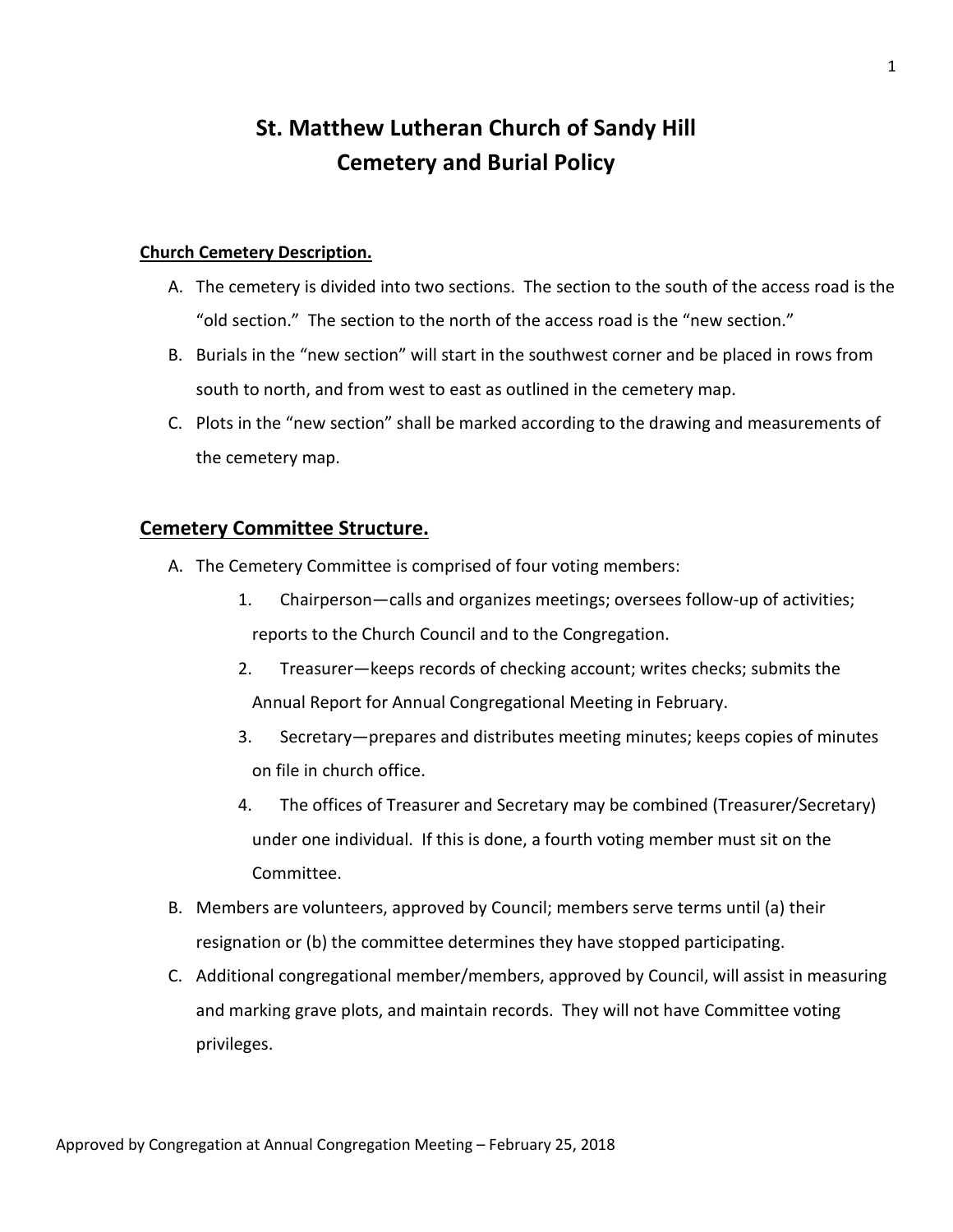# **Cemetery Committee Financials**.

- A. The Committee will maintain the Cemetery Checking Account in the same bank as the church's General Fund checking account. Together with the Cemetery Committee Treasurer (or Treasurer/Secretary), both the Congregation Treasurer and Congregation Chairman, officiating at the time the account is established, will be signatories on the account. When a new Congregation Treasurer and/or Congregation Chairman are elected, he/she must be signatories on the account.
- B. The Cemetery Checking account will be funded from the Cemetery Savings Account and Cemetery CD's, as necessary, and from the Irene Bohne Schroeder Endowment, as approved by the Church Council.
- C. Money designated for the "Cemetery" will be deposited in the Cemetery Savings Account by the Congregation Financial Secretary.
- D. Any expenditures of \$1,000.00 or more must be approved by Council, with informational notice to the Congregation via bulletin, newsletter, or verbal announcement.
- E. Cemetery projects in excess of \$5,000.00 must be presented to the Council. The Council must present the project for a congregational vote with a "recommendation for approval" or a recommendation for rejection."

## **Cemetery Committee Responsibilities.**

- A. Routine cemetery maintenance.
	- 1. Write detailed specifications, including tasks and frequency, for maintenance of cemetery, cemetery entry, and pavilion.
	- 2. Solicit bids, contract, oversee, and pay for maintenance work. Mowing and trimming of grave yard will be paid from church's General Fund.
	- 3. Assure maintenance of cemetery grounds is done before funerals, Christmas, Easter, Mother's Day, Father's Day, and Veteran's Day.
	- 4. Provide dirt/sand for backfilling sunken grave sites.
	- 5. Maintain grave sites that are neglected.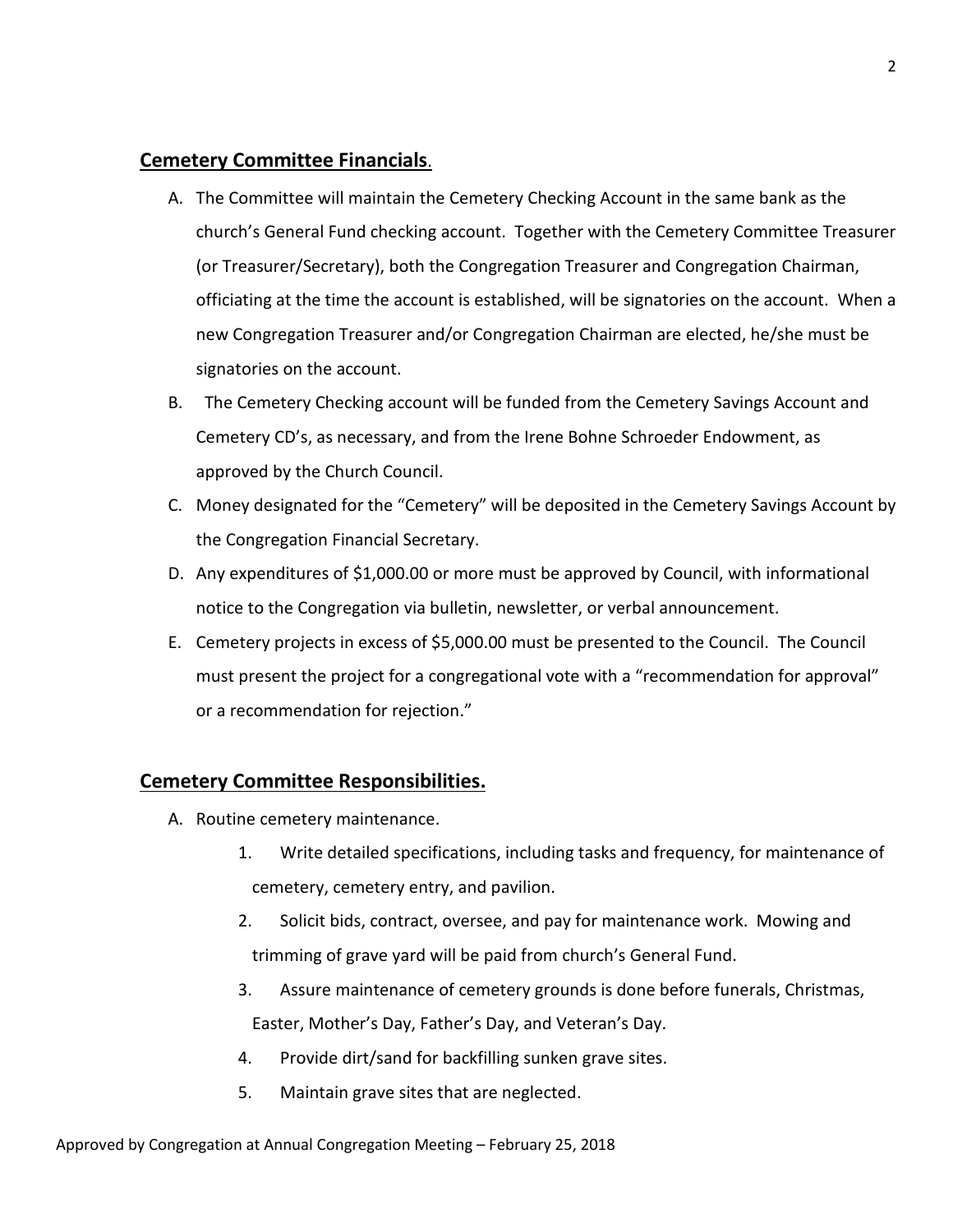- 6. Dumping the trash bin will be responsibility of the Cemetery Committee.
- B. "Special" cemetery projects.

Identify, write specifications, solicit bids, contract, oversee, and pay for "special" cemetery projects, which could, for instance, include fence maintenance, grave marker repair, cemetery upgrades, etc. Funding for "special" projects may come from the Cemetery Checking Fund, Cemetery Savings Fund and/or the Irene Bohne Schroeder Endowment.

- C. Revisions to "St. Matthew Lutheran Church of Sandy Hill Cemetery and Burial Policy." Revised policy, including procedures and rules, should be presented first to the Council and then to the Congregation. Notice of proposed policy revision should be given to the Congregation at least two weeks in advance of a Congregational vote.
- D. Document maintenance and posting.

A file for cemetery records, documents, meeting minutes, should be established in the church office files. The committee is responsible for maintaining this file system. Computer created documents should be backed up on the church computer. All relevant documents, including, Cemetery Committee Meeting Minutes should be posted on the bulletin board. The record of grave plots is to be updated each year.

E. Long-term planning.

The Cemetery Committee may formulate a long-term plan for the cemetery in order to plan for and manage funding from the Irene Bohne Schroeder Endowment, which was designated for "cemetery and physical plant improvements".

#### **Plot and Burial Rules.**

A. Plots for burial will be assigned in order as deaths occur. Reservations for plots adjacent to an interred family member may be made by the surviving spouse. Reservations for plots adjacent to an interred family member may be made for a surviving spouse, minor child (18 and under), and parents of a minor child. The reservation shall be made immediately upon the interment of the family member.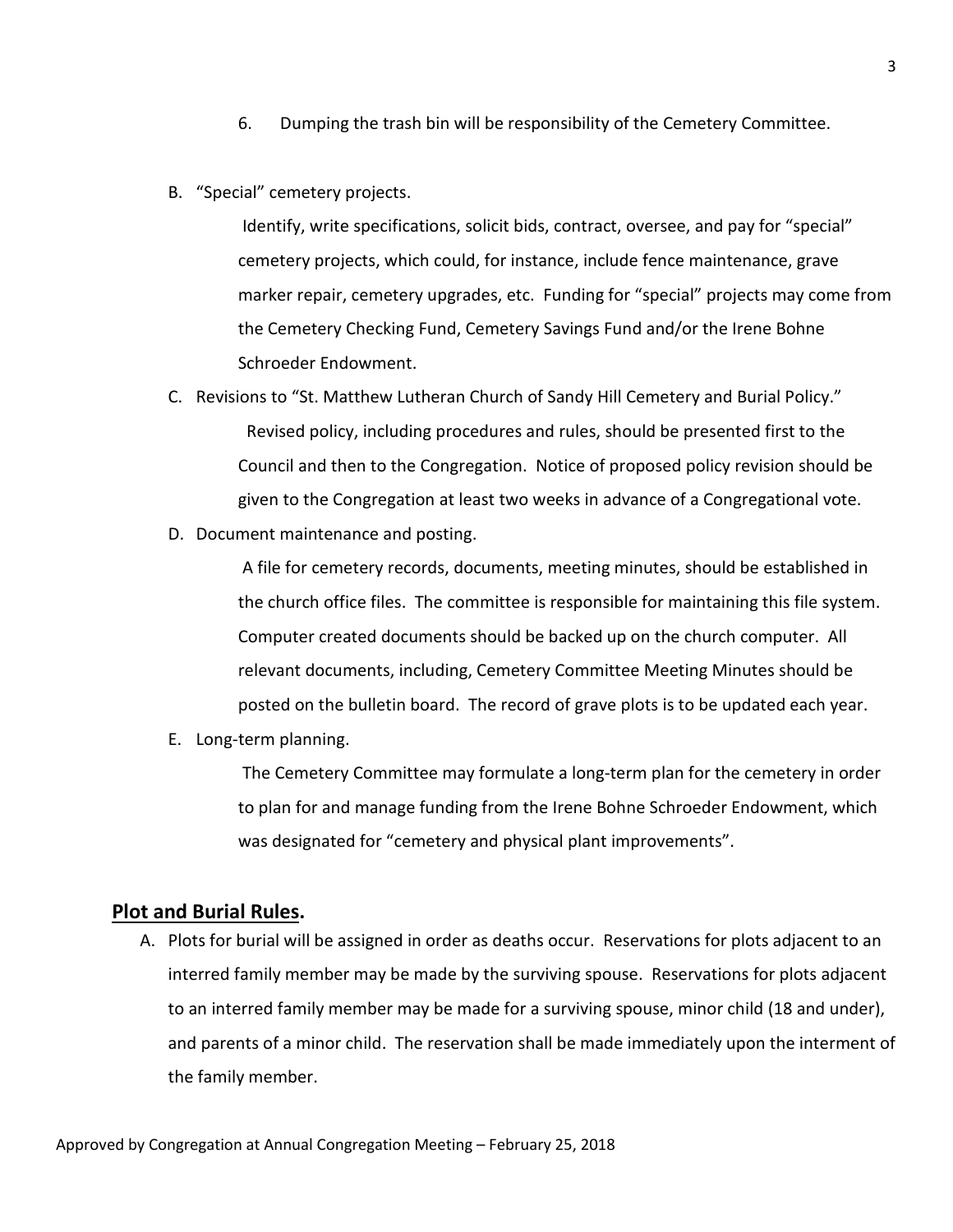- B. When standing at the head of the graves and looking toward the graves, the man shall be buried on the right side and woman shall be buried on the left side. This order shall be followed in the "new section".
- C. Two urns/containers for cremated remains may be buried in one 3 ft. x 8 ft. plot. It must have a minimum of 18 inches of soil above the top of the container/urn. Recommend that the first grave be dug near the head of the plot in case a second cremated person is to share the plot at a later date.
- D. Graves for cremated remains may be dug and filled in by family and friends or hired out to a grave digging service, and should be large enough to provide for lowering of the container into the grave and safe removal of the lowering straps or device.
- E. Burial liners are required for all burials.
- F. Mausoleums, above ground vaults, ledgers, or cradles are not allowed in the "new section".

#### **Grave Marker Rules.**

- A. A permanent grave monument with the deceased person's full name, date of birth, and date of death shall be placed only at the head of the grave. If the family of the deceased fails to place a permanent monument within two years after burial, the Cemetery Committee is empowered to do so at the expense of the nearest of kin. If nearest of kin cannot be located or refuses to pay, the cost of a suitable monument chosen by the Cemetery Committee will be taken from the Cemetery Fund. This will become the permanent marker and cannot be removed.
- B. Veteran plaque markers may be placed at the foot of the veteran's grave as long as they are set deep enough into the ground to allow mowers to mow over them without striking them. Family of the deceased will be responsible for compliance.
- C. All monuments must be set on a concrete base, and must be guaranteed by the maker not to sink or tilt for five years.
- D. In order to minimize settling or tilting on casket burial plots, stone monuments should not be placed until the new grave is fully settled and leveled. This will take a minimum of 1 year and a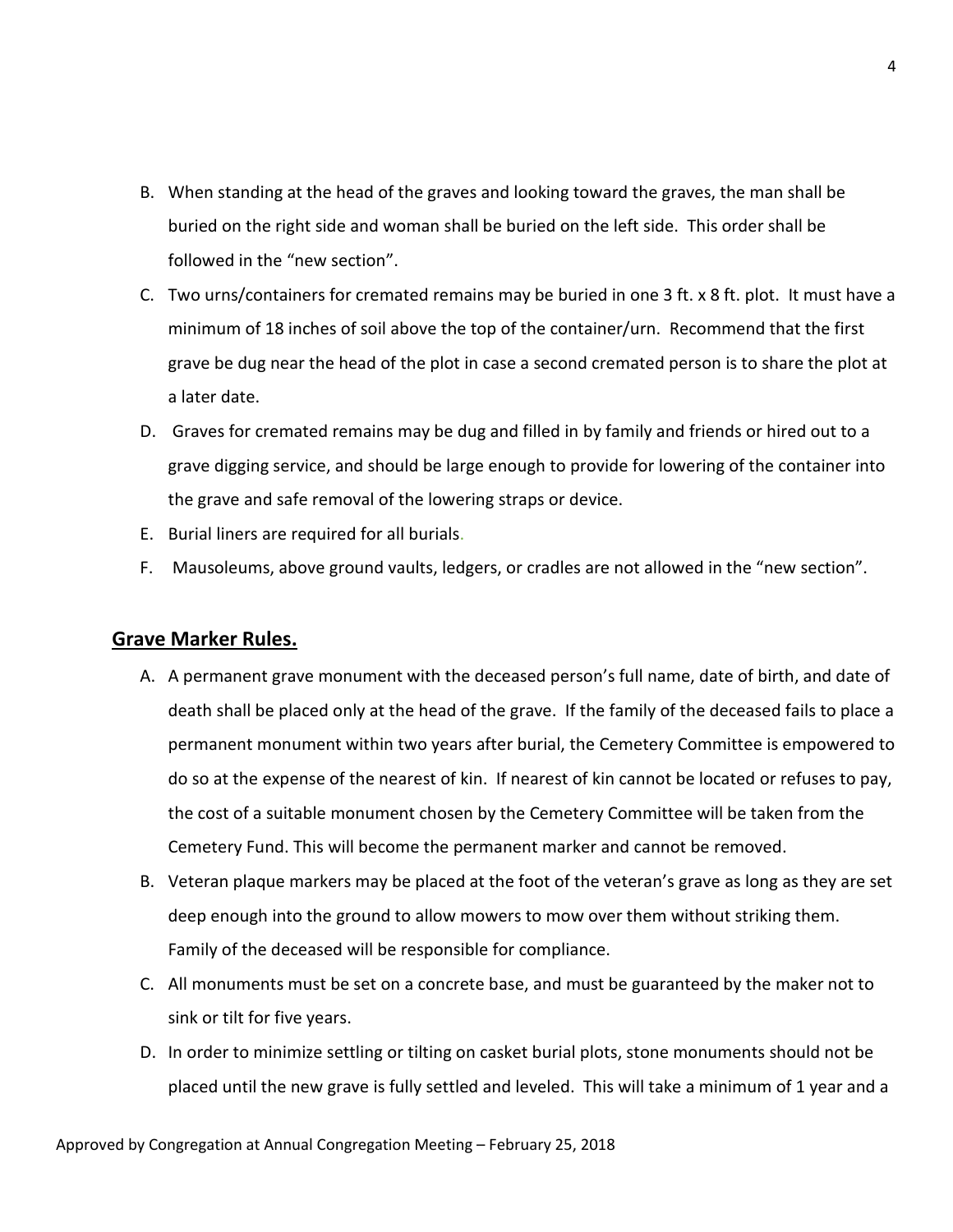maximum of 2 years from the date of burial. Meanwhile, the temporary marker provided by the funeral home is not to be removed or relocated from its original position.

- E. Monuments for burials of cremated remains may be ordered in advance of the burial and placed on those plots immediately upon burial.
- F. A single plot is a 3 ft. x 8 ft. plot. For a single plot, the concrete base for a monument shall not exceed 4 ft. with a minimum of 6 inches thick and no more than 2 inches above the ground. The width shall be no wider than 14 inches. The concrete base must be reinforced with steel re-bar.
- G. A double plot is a 7.5 (7-1/2) ft. x 8 ft. plot. For double grave sites, the concrete base for a monument shall not exceed 84 inches, with a minimum of 6 inches thick and no more than 2 inches above the ground. The width shall be no wider than 14 inches. The concrete base must be reinforced with steel re-bar.
- H. For a single plot or a double plot, no monument, including the monument base, shall exceed a height of 3 feet above the concrete base.

## **General Grave Site Rules.**

- A. Fences, rooted vegetation, or other items which impede the mowing and trimming of the grave site, are prohibited.
- B. Floral arrangements consisting of cut flowers, artificial flowers, potted plants, or other items may be placed on grave sites for the first year after burial or until the monument is placed, but not to exceed two years. After two years all items must be removed from the grave site and placed on the base of the monument. Flower vases shall be placed in the middle or on each side of the monument.
- C. Flowers and plants displaced by wind will be discarded.
- D. Grave site maintenance such as removing wreaths, old flowers, backfilling sunken sites, straightening stones, etc. are the responsibility of family/friends of the interred.
- E. For graves bounded by cradles, family/friends of the interred are responsible for grounds keeping within the bounds of the cradle.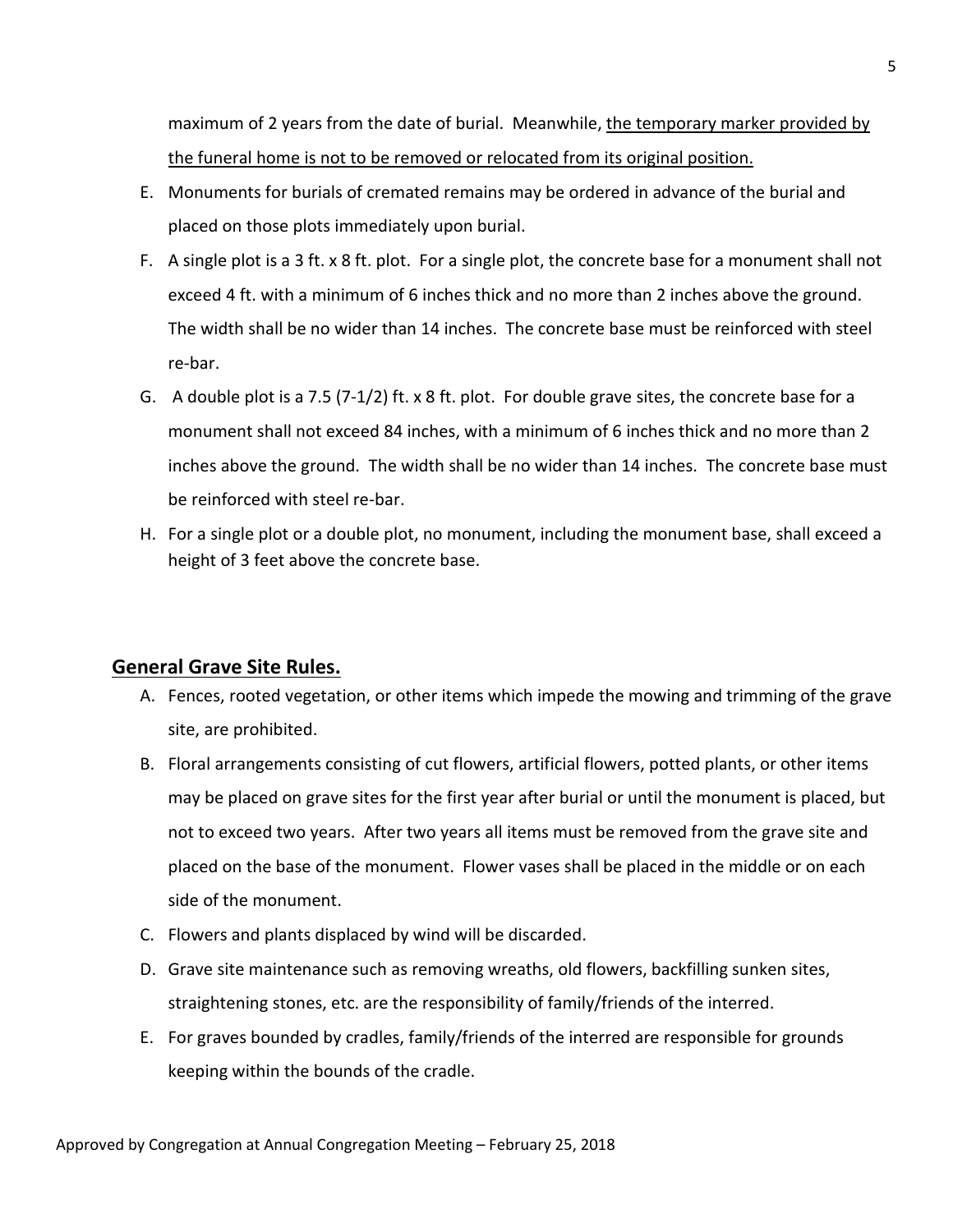- F. Relatives or friends of a deceased person buried in this cemetery shall remove the excess soil from the area of the grave within 1 year after the burial to create a flat surface.
- G. The Cemetery Committee Chairperson, or the Pastor, must be notified before any construction for the permanent monument is begun so that the correct location can be verified and monuments are kept in line and orderly. If a monument is not set in proper alignment according to the chairperson's direction, then it will be removed at installer's expense.

## **Pastor's Responsibilities.**

The Pastor will call cemetery maintenance as soon as he is aware of an impending funeral and/or burial.

## **Cemetery Plot Costs.**

- A. Active members of this congregation, as defined in the Constitution and Bylaws, and baptized children of this congregation are entitled to a free burial plot.
- B. The cost of cemetery plots for inactive members and inactive associate members, former members and for non-members, as defined in the Constitution and Bylaws, will be the prevailing cost for purchasing a plot at Prairie Lea Cemetery, plus an additional 25%.
- C. Active associate Members of this congregation may purchase a plot for 50% the prevailing cost of purchasing a plot at Prairie Lea Cemetery.
- D. Advance payment for a plot guarantees space will be held, but a particular plot cannot be reserved.

#### **Requesting Burial in this Cemetery.**

- A. The family of the deceased, or the funeral home representing same, shall call either the pastor or the chairperson of the cemetery committee at the earliest possible time to arrange for a burial. No one else is authorized to approve the burial.
- B. The pastor, or Chairperson of the Cemetery Committee, will provide a copy of this policy at the time the services are being planned, and cover any critical items with the family.